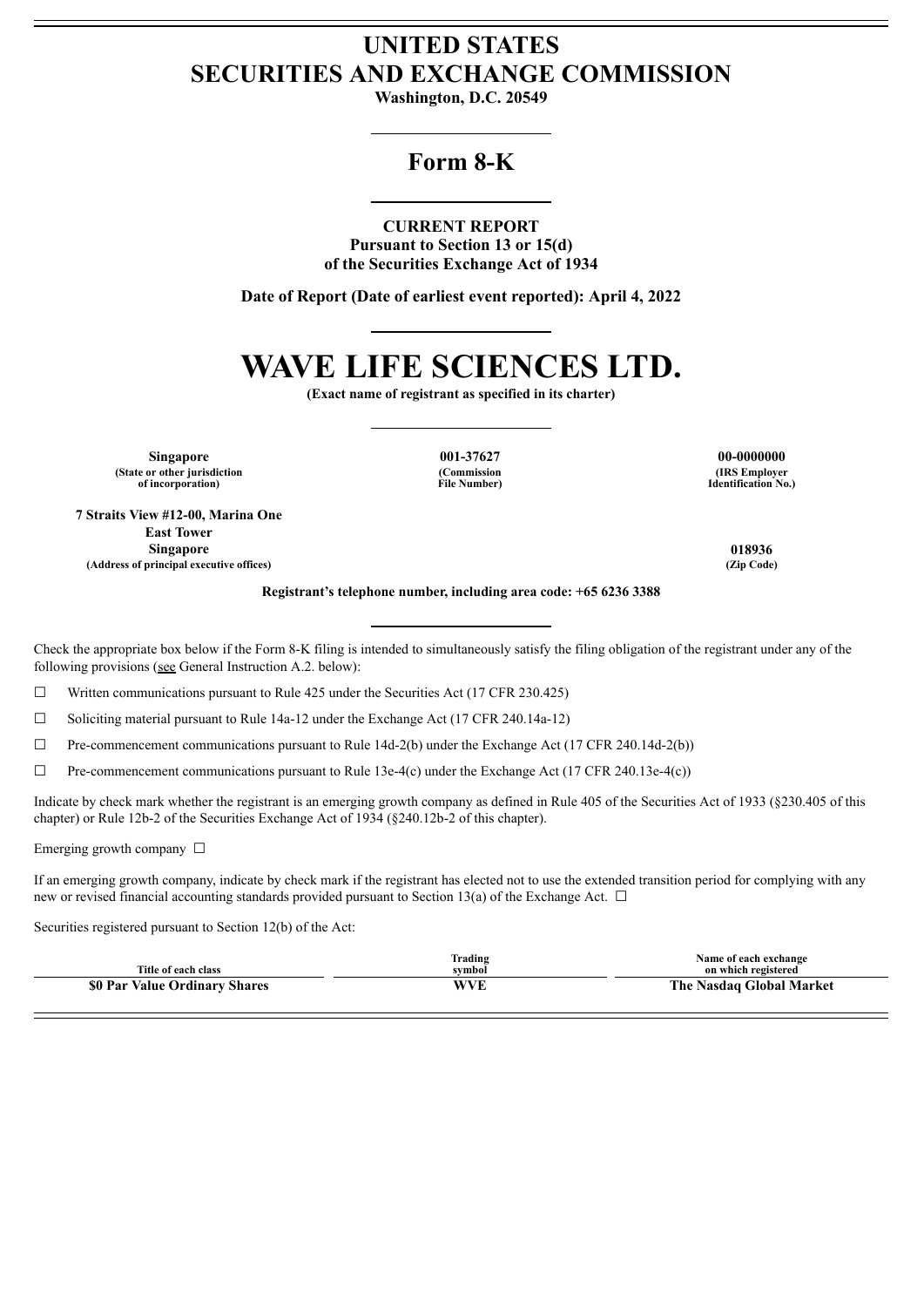#### **Item 7.01 Regulation FD Disclosure.**

On April 4, 2022, Wave Life Sciences Ltd. (the "Company" or "Wave") issued a press release announcing a positive update to its ongoing Phase 1b/2a FOCUS-C9 trial of WVE-004, the Company's clinical candidate for C9orf72-associated amyotrophic lateral sclerosis (C9-ALS) and frontotemporal dementia (C9-FTD). FOCUS-C9 is an adaptive trial that was designed to rapidly optimize dose level and frequency based on early indicators of target engagement. The trial update was driven by the observation of potent, durable reductions of poly(GP) dipeptide repeat proteins in cerebrospinal fluid (CSF) with low, single doses of WVE-004. A copy of the press release is attached hereto as Exhibit 99.1 and incorporated by reference herein.

In addition, the press release indicated that Wave management will host an investor conference call at 8:30 a.m. ET on April 4, 2022 to discuss these initial results and provide a business update. For purposes of the call, and in connection with the announcement described above, the Company plans to share an investor slide presentation during the investor conference call, which will be available on the "For Investors & Media" section of the Company's website at http://ir.wavelifesciences.com/.

The information in this Item 7.01 is being furnished and shall not be deemed "filed" for purposes of Section 18 of the Securities Exchange Act of 1934, as amended (the "Exchange Act"), or otherwise subject to the liabilities of that Section, nor shall it be deemed incorporated by reference into any registration statement or other filing under the Securities Act of 1933, as amended, or the Exchange Act, except as shall be expressly set forth by specific *reference in such filing.*

#### **Item 8.01 Other Events.**

The information set forth in the press release referred to in Item 7.01 above, other than the second, ninth and twelfth paragraphs thereof is incorporated by reference into this Item 8.01 of this Current Report on Form 8-K.

#### **Item 9.01 Financial Statements and Exhibits.**

(d) Exhibits

| Exhibit<br>No. | <b>Description</b>                                                          |
|----------------|-----------------------------------------------------------------------------|
| -99.1          | Press Release issued by Wave Life Sciences Ltd. dated April 4, 2022         |
| 104            | Cover Page Interactive Data File (embedded within the Inline XBRL document) |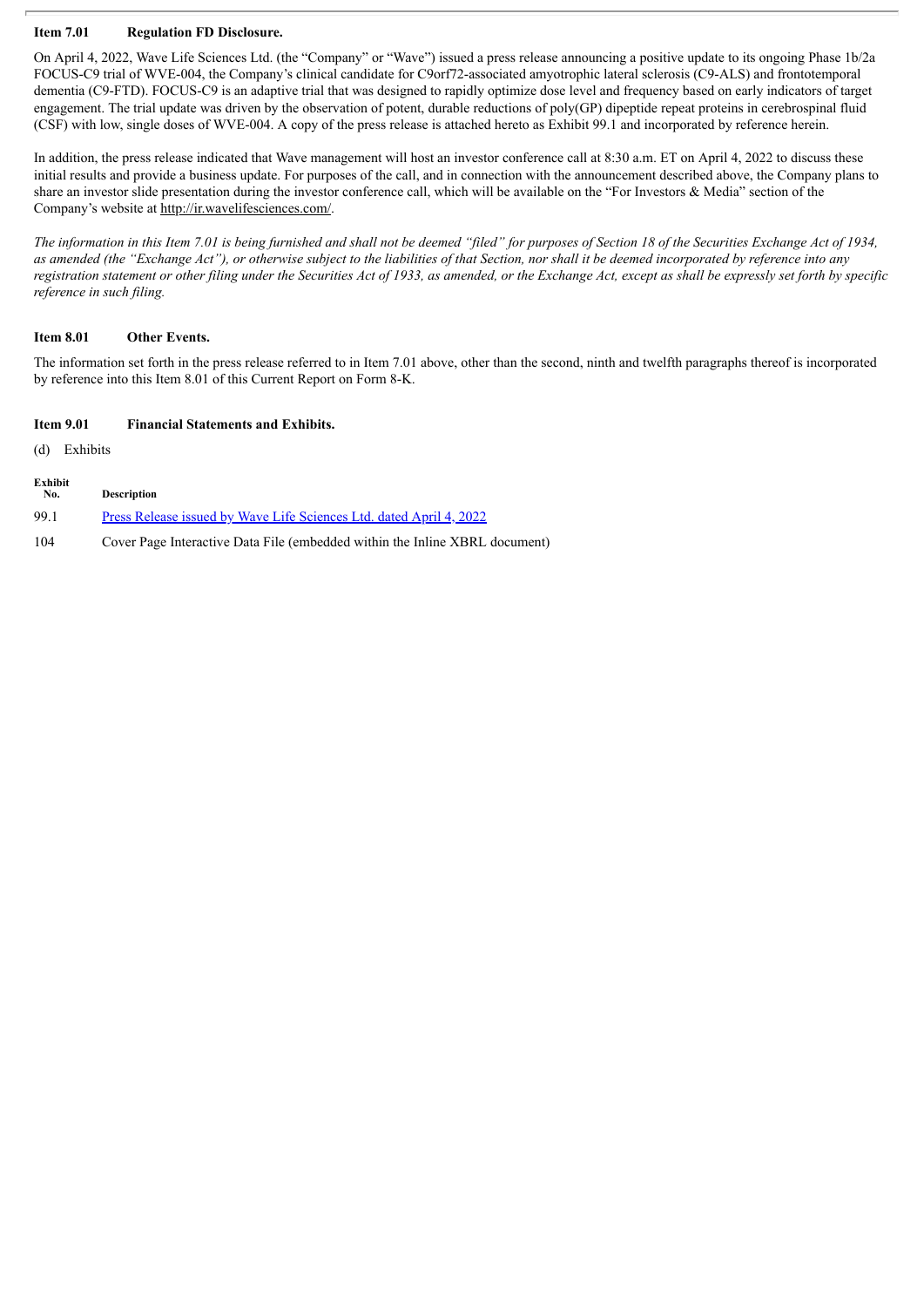**SIGNATURES**

Pursuant to the requirements of the Securities Exchange Act of 1934, the registrant has duly caused this report to be signed on its behalf by the undersigned hereunto duly authorized.

#### **WAVE LIFE SCIENCES LTD.**

By: */s/ Paul B. Bolno, M.D.*

Paul B. Bolno, M.D. President and Chief Executive Officer

Date: April 4, 2022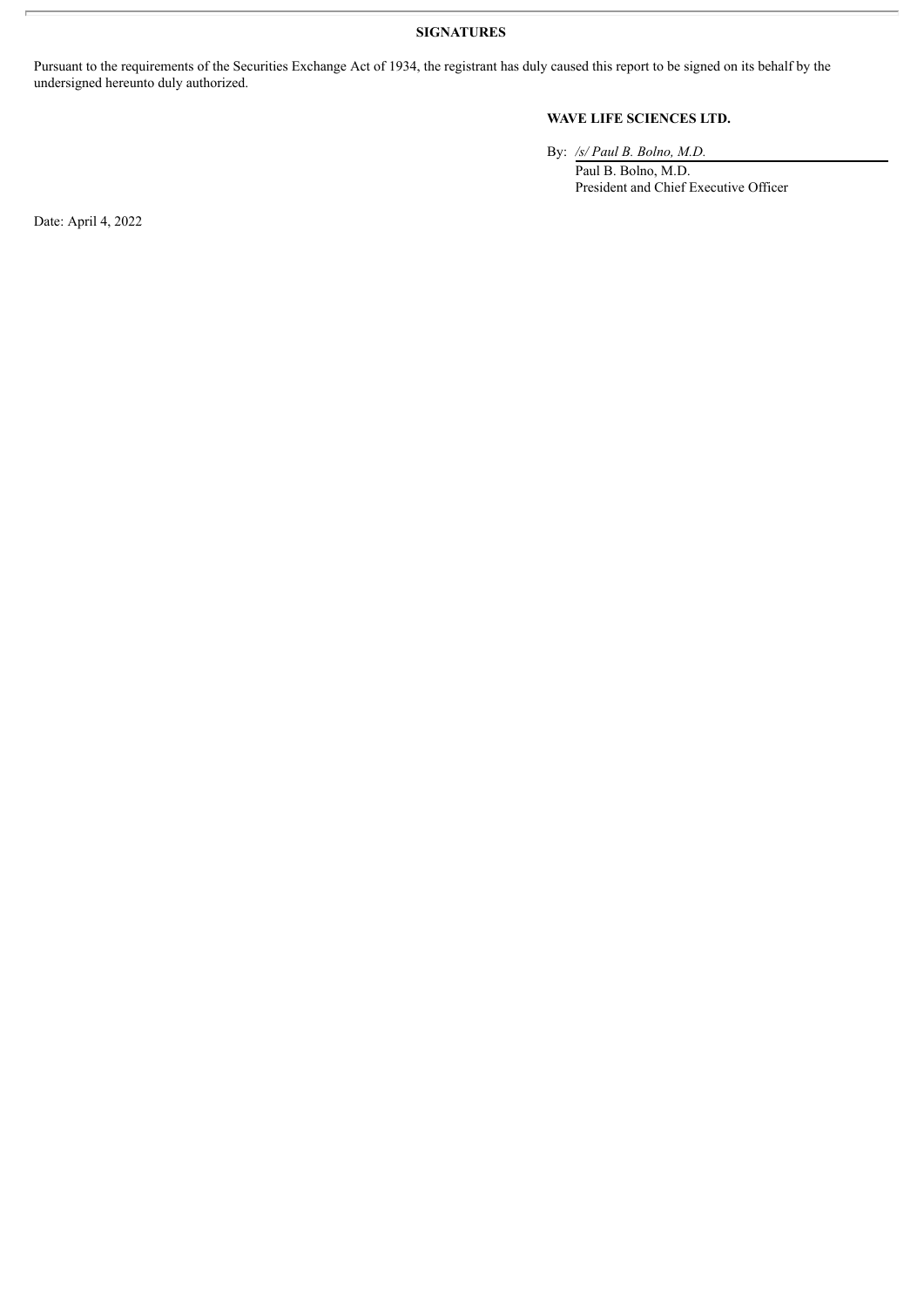

#### <span id="page-3-0"></span>Wave Life Sciences Announces Positive Update to Ongoing Phase 1b/2a FOCUS-C9 Study Driven by Potent, Durable Reductions of Poly(GP) **with Low, Single Doses of WVE-004**

Reductions in poly(GP), a key disease biomarker indicating target engagement, observed across all treatment groups after single doses

Extending dose observation period from three months (day 85) to six months to identify the maximum reduction of poly(GP) and duration of effect of *low, single doses*

Dosing in multidose 10 mg cohort well underway; longer-term follow-up from single dose cohorts and multidose data expected throughout 2022

First human data supporting preclinical to clinical translation of next-generation PN chemistry-containing molecules; clinical data from HD and DMD *programs also expected in 2022*

*Wave to host investor conference call and webcast at 8:30 a.m. ET today*

**CAMBRIDGE, Mass., April 4, 2022** – Wave Life Sciences Ltd. (Nasdaq: WVE), a clinical-stage genetic medicines company committed to delivering life-changing treatments for people battling devastating diseases, today announced a positive update to the ongoing Phase 1b/2a FOCUS-C9 trial of WVE-004, the company's clinical candidate for C9orf72-associated amyotrophic lateral sclerosis (C9-ALS) and frontotemporal dementia (C9-FTD). FOCUS-C9 (NCT04931862) is an adaptive trial that was designed to rapidly optimize dose level and frequency based on early indicators of target engagement. The trial update announced today is being driven by the observation of potent, durable reductions of poly(GP) dipeptide repeat proteins in cerebrospinal fluid (CSF) with low, single doses of WVE-004. Poly(GP) is a key C9-ALS/C9-FTD disease biomarker that, when reduced in CSF, indicates WVE-004's engagement of target in the brain and spinal cord.

"ALS and FTD are serious, life threatening disorders where advances in disease-modifying therapeutics have been extremely limited. While early, these data are encouraging and open an opportunity to target the disease at the RNA level," said Merit Cudkowicz, MD, Chief of the Neurology Department, Director of the Sean M. Healey & AMG Center for ALS at Massachusetts General Hospital and chair of the FOCUS-C9 Clinical Advisory Committee. "Additionally, it is encouraging to see the benefits of the study's adaptive design, where this early analysis has already helped narrow the doses being explored and enabled more precise, real-time exploration of dose response and optimization."

Reductions in poly(GP) were observed across all active treatment groups (10 mg, n=2 patients; 30 mg, n=4 patients; 60 mg, n=3 patients), reaching statistical significance versus placebo (n=3 patients) after single 30 mg doses, with a 34% reduction in poly(GP) at day 85 (p=0.011). At the time of analysis, none of the patients dosed with 60 mg had reached day 85.

As the poly(GP) reduction in the 30 mg single dose cohort does not appear to have plateaued, Wave will extend the observation period from approximately three months (85 days) to approximately six months to identify the maximum reduction of poly(GP) and duration of effect of low single doses. Based on the durability and potency observed in the 30 mg cohort, FOCUS-C9 has been adapted to include additional patients receiving 20 mg and 30 mg single doses of WVE-004.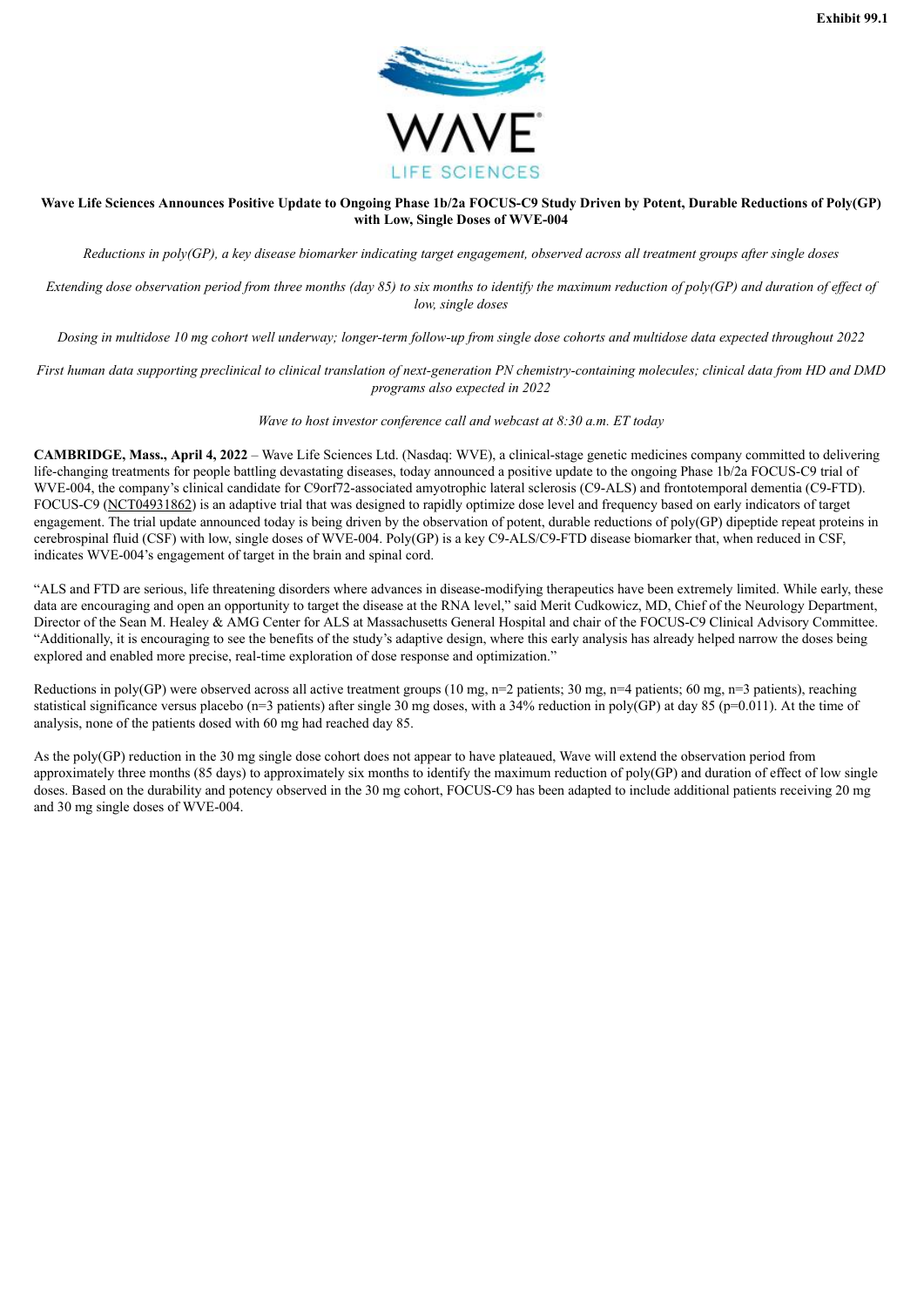Additional exploratory assessments included monitoring of CSF neurofilament light chain (NfL) and clinical outcome measures. CSF NfL elevations were observed in some patients in the 30 mg and 60 mg single dose cohorts with no meaningful changes in clinical outcome measures, although the dataset and duration were not sufficient to assess clinical effects. Exploratory assessments will continue throughout the single and multidose phases of the FOCUS-C9 trial.

Adverse events (AEs) were balanced across treatment groups, including placebo, and were mostly mild to moderate in intensity. Four patients (including one on placebo) experienced severe and/or serious adverse events; three were reported by the investigators to be related to ALS or administration, and one was reported by the investigator to be related to study drug. There were no treatment-associated elevations in CSF white blood cell counts or protein and no other notable laboratory abnormalities were observed.

Dosing in a multidose cohort at 10 mg monthly is also well underway, and additional single and multidose data are expected throughout 2022.

The company anticipates that the additional single and multidose data will be used to optimize dose level and frequency and enable discussions with regulatory authorities later this year regarding the next phase of development.

"FOCUS-C9 was designed to deliver an early indication of target engagement so that we could rapidly optimize the dose and move toward the next stage of development. Based on our preclinical PK/PD modeling, we expected that relatively low doses would engage target; however, seeing this level of poly(GP) knockdown three months after a single 30 mg dose exceeded our expectations and we expect poly(GP) to reduce further with repeat administrations," said Michael Panzara, MD, MPH, Chief Medical Officer and Head of Therapeutics Discovery and Development at Wave Life Sciences. "The next step is to identify a regimen that maximizes knockdown with repeat dosing, while potentially enabling quarterly or less frequent dosing. We are incredibly grateful to the patients, families, researchers and clinicians in the study who helped us reach this initial milestone and we look forward to their continued partnership as we work to complete FOCUS-C9."

#### Upcoming milestones for other Wave programs

In addition to WVE-004, Wave is advancing two other Phase 1b/2a clinical trials with its next-generation PN chemistry-containing investigational candidates: WVE-003 targeting SNP3 in Huntington's disease (HD), which is being investigated in the SELECT-HD trial (NCT05032196), and WVE-N531 targeting exon 53 in Duchenne muscular dystrophy (DMD) (NCT04906460). Wave expects to share clinical data in 2022 for WVE-003 and WVE-N531 to provide further insight into the clinical effects of PN chemistry and enable decision-making for these programs.

Wave also continues to rapidly advance its alpha-1 antitrypsin deficiency (AATD) program, which is the company's first program using its novel GalNAc-conjugated A-to-I(G) RNA base editing oligonucleotides ("AIMers"). Wave expects to select an AATD development candidate and initiate IND-enabling toxicology studies in the third quarter of 2022.

"Wave was founded on the vision that rational drug design would allow us to realize the full potential of genetic medicines. This guiding principle has enabled the continued evolution of our PRISM platform and the discovery that PN chemistry significantly improved potency, durability, and distribution in our therapeutic candidates. Today, these initial results from FOCUS-C9 demonstrate that our compelling preclinical data for PN-containing molecules are beginning to translate in the clinic," said Paul Bolno, MD, MBA, President and Chief Executive Officer at Wave Life Sciences. "Additionally, these data reinforce our confidence that we will see the advantages of PN chemistry manifest in our other clinical programs – WVE-003 in HD and WVE-N531 in DMD – as well as our first RNA editing program in AATD. We are well on our way to delivering meaningful therapies to patients and families."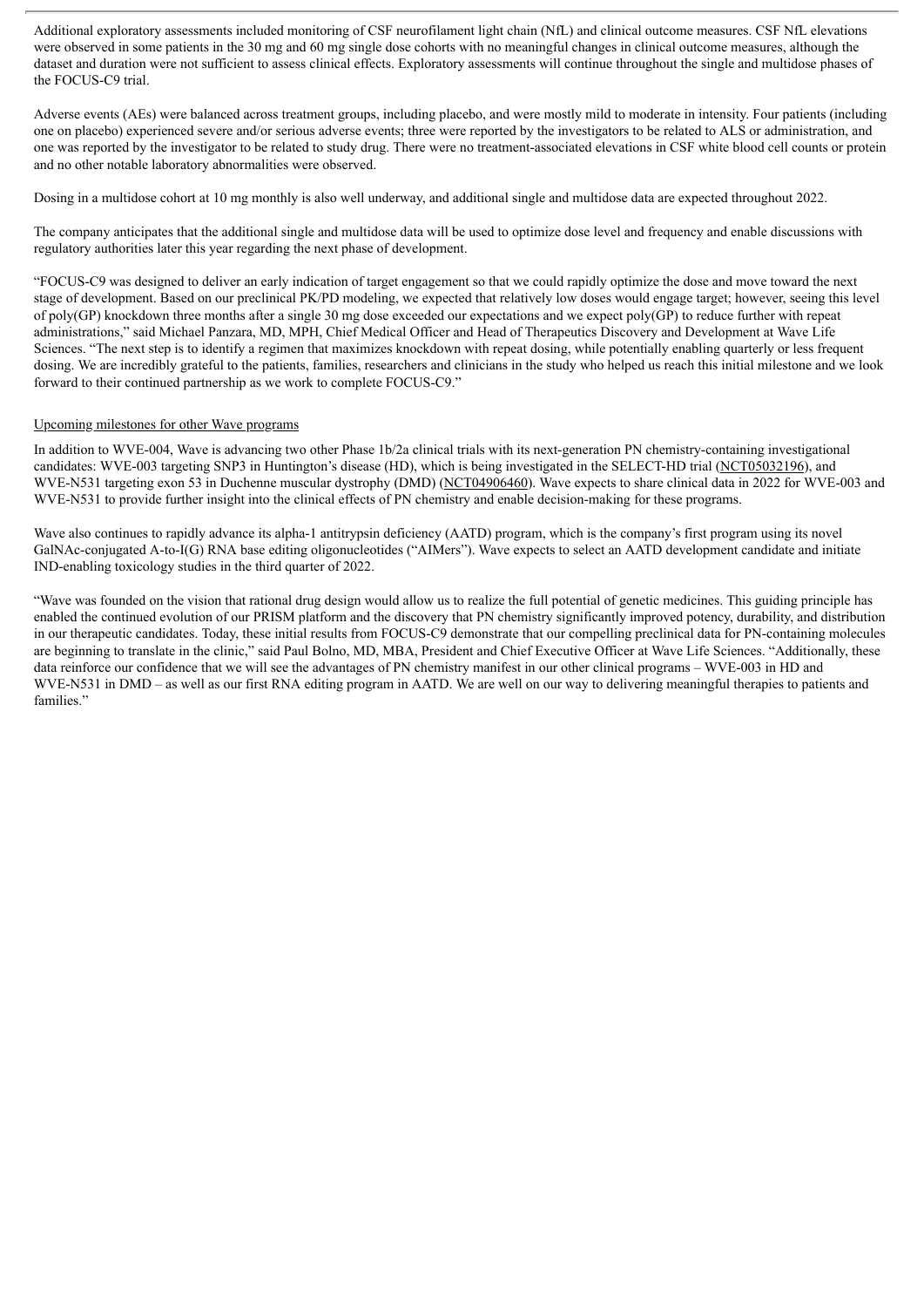#### **Investor Conference Call and Webcast**

Wave management will host an investor conference call today at 8:30 a.m. ET to discuss the FOCUS-C9 clinical trial update. The conference call may be accessed by dialing (866) 220-8068 for participants based in the United States, or (470) 495-9153 for participants based outside the United States, and entering conference ID 3157835. The live webcast may be accessed by visiting the investor relations section of the Wave Life Sciences corporate website at www.ir.wavelifesciences.com. Following the webcast, a replay will be available on the website.

#### **About WVE-004**

WVE-004 is a stereopure antisense oligonucleotide designed with Wave's proprietary chemistry, including PN backbone chemistry modifications, to selectively target transcriptional variants containing a hexanucleotide repeat expansion (G4C2) associated with the *C9orf72* gene, thereby sparing normal C9orf72 protein.

#### **About the FOCUS-C9 Clinical Trial**

The FOCUS-C9 trial is an ongoing, global, multicenter, randomized, double-blind, placebo-controlled Phase 1b/2a clinical trial to assess the safety and tolerability of single- and multiple-ascending intrathecal doses of WVE-004 for people with C9-ALS and/or C9-FTD. Additional objectives include measurement of poly(GP) DPR proteins in the cerebrospinal fluid (CSF), plasma and CSF pharmacokinetics (PK), and exploratory biomarkers and clinical outcomes. The FOCUS-C9 trial is designed to be adaptive, with dose escalation and dosing frequency being guided by an independent committee.

Support for FOCUS-C9 is provided by the Alzheimer's Drug Discovery Foundation.

#### **About Amyotrophic Lateral Sclerosis and Frontotemporal Dementia**

Amyotrophic lateral sclerosis (ALS) is a fatal neurodegenerative disease in which the progressive degeneration of motor neurons in the brain and spinal cord leads to the inability to initiate or control muscle movement. People with ALS may lose the ability to speak, eat, move and breathe. ALS affects as many as 20,000 people in the United States.

Frontotemporal dementia (FTD) is a fatal neurodegenerative disease in which progressive nerve cell loss in the brain's frontal lobes and temporal lobes leads to personality and behavioral changes, as well as the gradual impairment of language skills. It is the second most common form of early-onset dementia after Alzheimer's disease in people under the age of 65. FTD affects as many as 70,000 people in the United States.

A hexanucleotide repeat expansion  $(G_4C_2)$  is the most common known genetic cause of the sporadic and inherited forms of ALS and FTD. The expansion leads to production of modified sense and antisense transcripts that can form nuclear RNA foci and encode dipeptide protein repeats (DPRs), which are believed to drive disease pathology. Additionally, the  $G_4C_2$  expansion can decrease expression of C9orf72 protein, affecting regulation of neuronal function and the immune system.

In the United States, mutations of the *C9orf72* gene are present in approximately 40% of familial ALS cases and ~8-10% of sporadic ALS cases. In FTD, the mutations appear in 38% of familial cases and 6% of sporadic cases.

#### **About PRISM™**

PRISM is Wave Life Sciences' proprietary discovery and drug development platform that enables genetically defined diseases to be targeted with stereopure oligonucleotides across multiple therapeutic modalities, including silencing, splicing, and editing. PRISM combines the company's unique ability to construct stereopure oligonucleotides with a deep understanding of how the interplay among oligonucleotide sequence, chemistry and backbone stereochemistry impacts key pharmacological properties. By exploring these interactions through iterative analysis of *in vitro* and *in vivo* outcomes and machine learning-driven predictive modeling, the company continues to define design principles that are deployed across programs to rapidly develop and manufacture clinical candidates that meet pre-defined product profiles.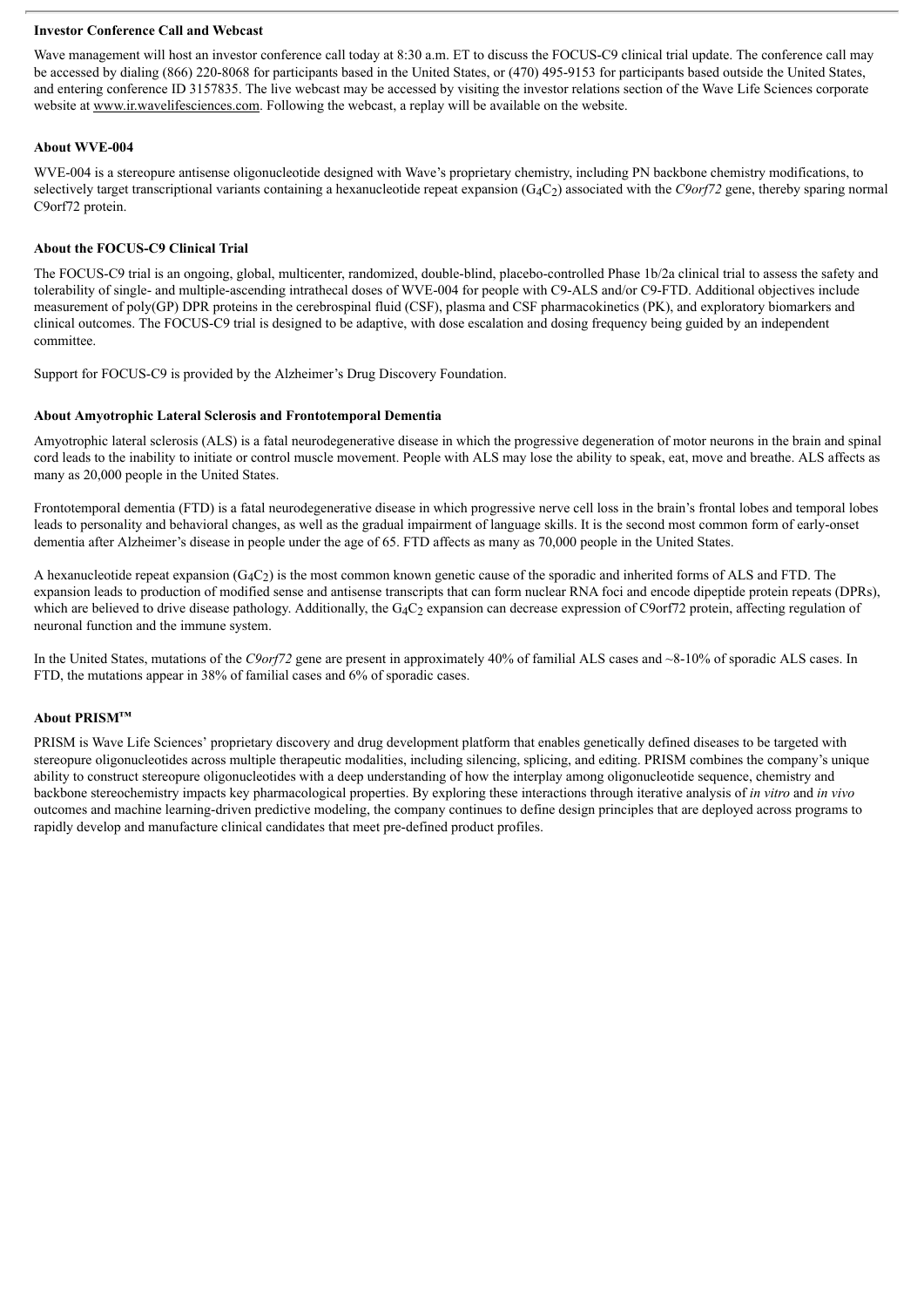#### **About Wave Life Sciences**

Wave Life Sciences (Nasdaq: WVE) is a clinical-stage genetic medicines company committed to delivering life-changing treatments for people battling devastating diseases. Wave aspires to develop best-in-class medicines across multiple therapeutic modalities using PRISM, the company's proprietary discovery and drug development platform that enables the precise design, optimization, and production of stereopure oligonucleotides. Driven by a resolute sense of urgency, the Wave team is targeting a broad range of genetically defined diseases so that patients and families may realize a brighter future. To find out more, please visit www.wavelifesciences.com and follow Wave on Twitter @WaveLifeSci.

#### **Forward-Looking Statements**

This press release contains forward-looking statements concerning our goals, beliefs, expectations, strategies, objectives and plans and other statements that are not necessarily based on historical facts, which are within the meaning of the Private Securities Litigation Reform Act of 1995, as amended, including, without limitation, statements regarding: our belief as to what the initial data demonstrating target engagement announced above reinforce for the rest of our pipeline and our progress toward delivering meaningful therapies for patients and families; the continued dosing and generation of data to complete our FOCUS-C9 adaptive study and the announcement of such events; our expectations regarding the timing of additional single and multidose data in the FOCUS-C9 study; our anticipation that such data will be used to optimize dosing and enable discussions with regulatory authorities regarding the next phase of development; our expectations regarding the potential frequency of dosing; the potential of our in vitro and in vivo preclinical data and modelling to predict the relevant dosing and behavior of our compounds in humans; the potential benefits of PRISM, including our novel PN backbone chemistry modifications; our expectations regarding the timing of generating clinical data for WVE-003 and WVE-N531; and our expectations regarding the timing of selecting our first AIMer development candidate and initiating IND-enabling toxicology studies. Actual results may differ materially from those indicated by these forward-looking statements as a result of various important factors, including the following: our ability to finance our drug discovery and development efforts and to raise additional capital when needed; the ability of our preclinical programs to produce data sufficient to support our clinical trial applications and the timing thereof; the clinical results of our programs and the timing thereof, which may not support further development of product candidates; actions of regulatory agencies, which may affect the initiation, timing and progress of clinical trials, including their receptiveness to our adaptive trial designs; our effectiveness in managing future clinical trials and regulatory interactions; the effectiveness of PRISM, including our novel PN backbone chemistry modifications; the effectiveness of our novel ADAR-mediated RNA editing platform capability and our AIMers; the continued development and acceptance of oligonucleotides as a class of medicines; our ability to demonstrate the therapeutic benefits of our candidates in clinical trials, including our ability to develop candidates across multiple therapeutic modalities; our dependence on third parties, including contract research organizations, contract manufacturing organizations, collaborators and partners; our ability to manufacture or contract with third parties to manufacture drug material to support our programs and growth; our ability to obtain, maintain and protect our intellectual property; our ability to enforce our patents against infringers and defend our patent portfolio against challenges from third parties; competition from others developing therapies for similar indications; our ability to maintain the company infrastructure and personnel needed to achieve our goals; the severity and duration of the COVID-19 pandemic and variants thereof, and its negative impact on the conduct of, and the timing of enrollment, completion and reporting with respect to our clinical trials; and any other impacts on our business as a result of or related to the COVID-19 pandemic, as well as the information under the caption "Risk Factors" contained in our most recent Annual Report on Form 10-K filed with the Securities and Exchange Commission (SEC) and in other filings we make with the SEC from time to time. We undertake no obligation to update the information contained in this press release to reflect subsequently occurring events or circumstances.

# # #

#### **Investor Contact:**

Kate Rausch 617-949-4827 krausch@wavelifesci.com